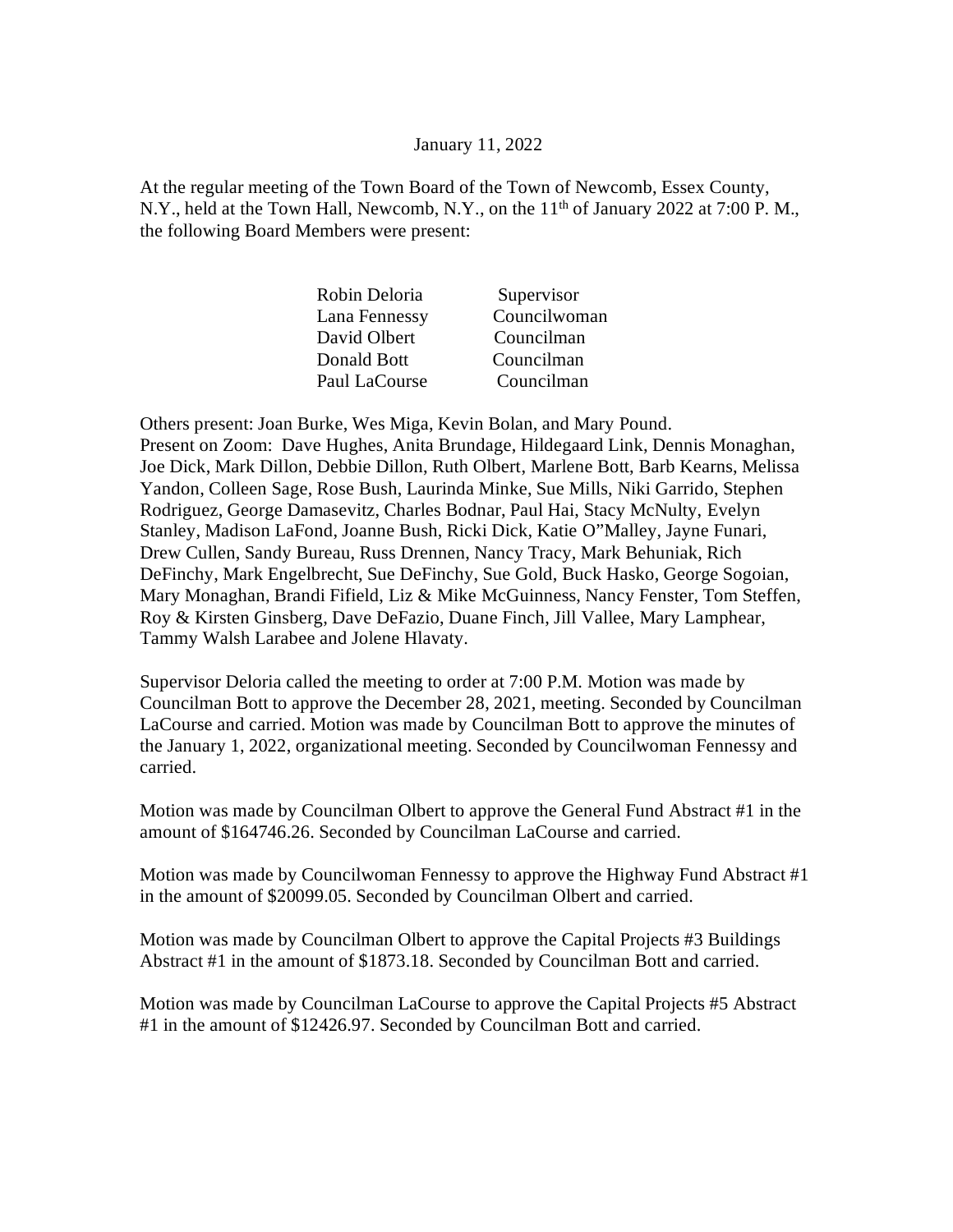The Public Hearing for the Comprehensive Plan has been rescheduled to January 25, 2022, at 6 p.m. This will provide the Planning Board members additional time to review the plan.

Motion was made by Councilwoman Fennessy to approve the audit of the Town Justice Court Records and Docket Books. Seconded by Councilman Olbert and carried by roll call vote: Supervisor Deloria – Aye, Councilman Bott – Aye, Councilwoman Fennessy – Aye, Councilman LaCourse - Aye and Councilman Olbert – Aye.

The Association of Towns annual meeting, February 20-23 has been changed to an All-Virtual Education and Network Event.

There is not much to update on the Sanford Rail Line. Justice McNamara has not ruled on the objections. The Public auction will be scheduled after the ruling.

The Essex County Board has authorized and directed the distribution of the County's American Recovery Funds to the 18 Towns based on a formula. The Town of Newcomb will receive \$20782.06. The Town will need to decide how to distribute these funds

The Town will be upgrading to High Band radios. Essex County Emergency Services will supply the Town with 12 radios, and this will save the Town about \$9000.00. The total cost of the upgrade is approximately \$15179.45 including a new base system and a high band repeater.

Kevin Bolan reported that some cases of Covid have been reported in Newcomb. The Health Center has Covid tests available for those with symptoms. Mr. Bolan read a letter to the Board stating that he has decided to resign/retire from his position as health care provider for the Town of Newcomb. He cited increasing demands, recent personal losses and reduced support from the Town officers as some reasons for his decision. He thanked the Health Center staff for their dedication and hard work.

Dave Hughes reported that he has been working with ROOST on a connector ski trail. ROOST will also be donating a camera to the Town. He has been able to hire Stony Creek Bank to play at our Labor Day celebration. Town calendars are available at the Information Center.

Councilman Olbert asked for updates on several of the current projects. No updates at this time. He would like to formally object to the supervisor's decision to forward an email that did not address a plan of action decided upon by the Board.

Joan Burke wondered if some of the recovery funds could be used to reward the staff at health center.

Ruth Olbert agrees with Joan Burke. She expressed her anger for the resignation of Mr. Bolan and feels that the Town Board is responsible for it.

Roy Ginsburg is saddened and hopes the Board will work with Kevin to provide a smooth transition. The board should remember that the medical center is a big part of the comprehensive plan.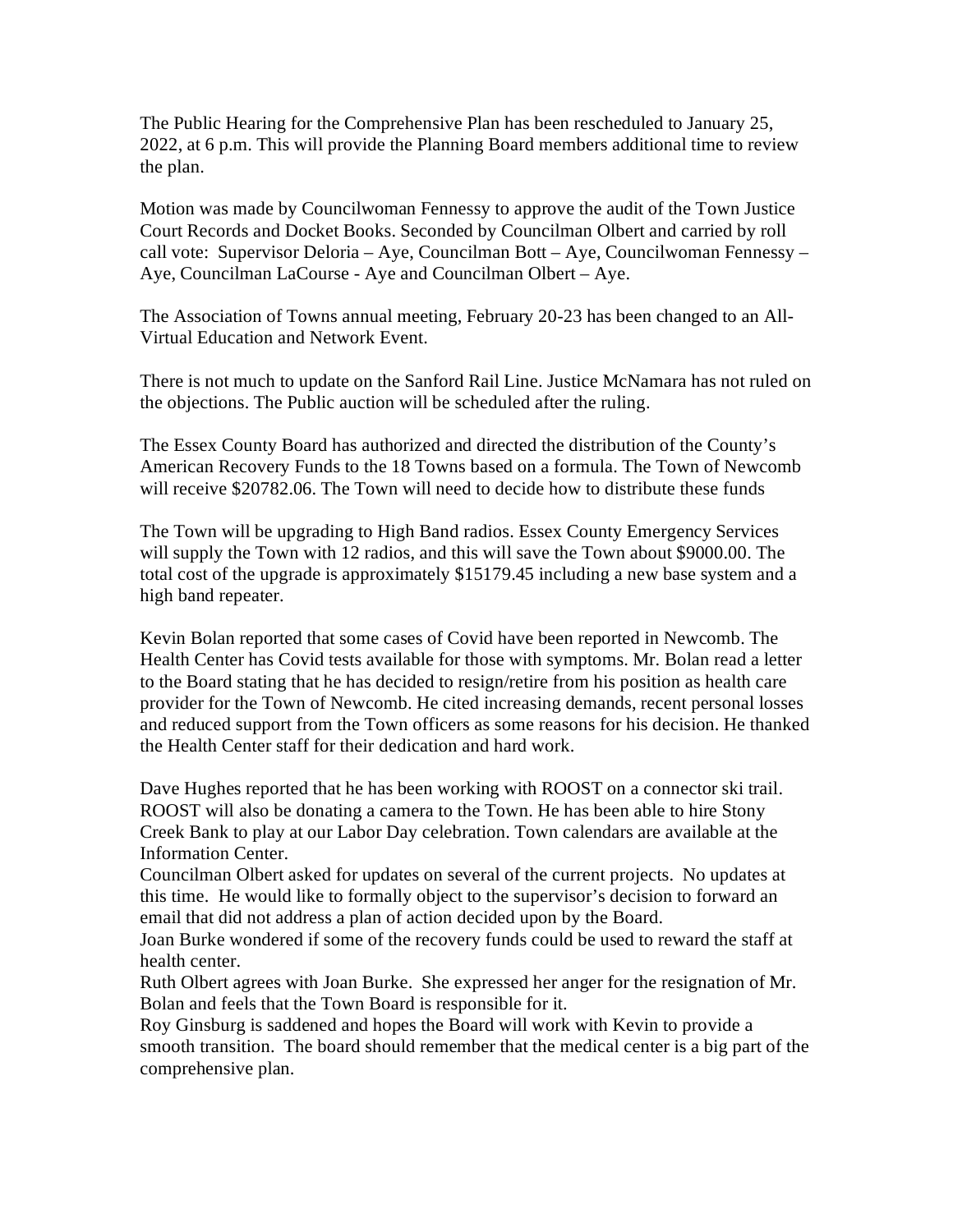Barb Kearns agrees with Mr. Ginsburg and hopes the Board will look carefully at the Comprehensive Plan and the importance of the medical center to the Town. Laurinda Minke is very sad and can't imagine the town without the Bolans.

Motion was made by Councilman Bott to adjourn. Seconded by Councilman LaCourse and carried at 8:15 pm.

Respectfully Submitted\_\_\_\_\_\_\_\_\_\_\_\_\_\_\_\_\_\_\_\_\_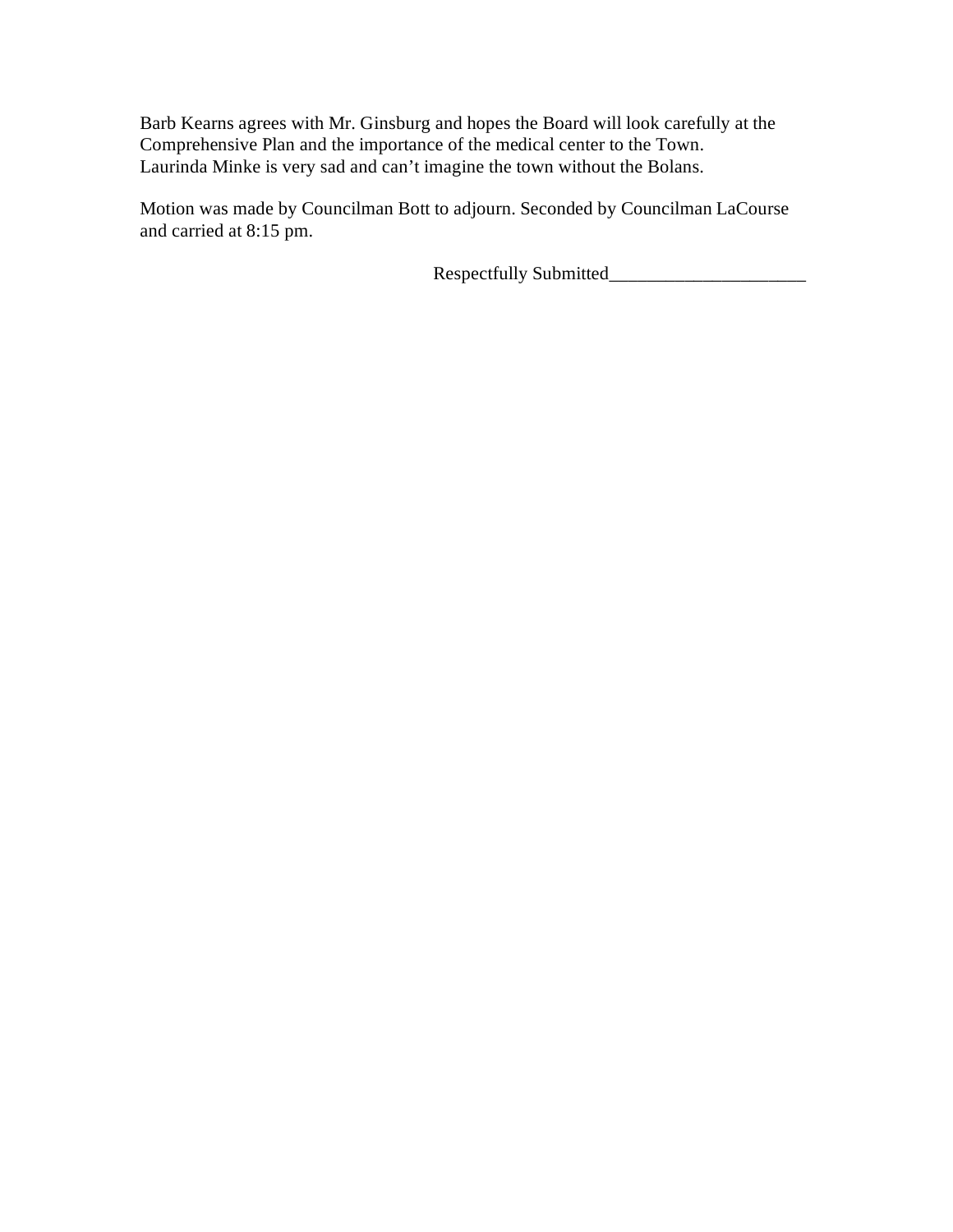# February 3, 2022

At the special meeting of the Town Board of the Town of Newcomb, Essex County, N.Y., held at the Town Hall, Newcomb, N.Y., on the 3rd of February 2022 at 3:00 P. M., the following Board Members were present:

Others present: Wester Miga, Joan Burke, Jolene Hlavaty, Tamara Walsh Larabee, Mark Yandon and Mary Pound. Kevin Bolan present via telephone.

Meeting was called to order by Supervisor Deloria at 3:00 pm. Motion was made by Supervisor Deloria to enter executive session to discuss personnel matters of a particular person. Seconded by Councilman Bott and carried. Session is expected to be short and when it is over the Board will discuss the job search for the replacement of Kevin Bolan.

The Board went over the job posting and made changes. It was agreed to advertise for a Family Practice Physician, Physician Assistant or Nurse Practitioner. We will advertise in several different venues to reach as many as possible. Kevin encouraged the Board to work closely with the Long Lake Town Board and Long Lake medical center regarding any plans and advertising. A transition plan can be added to Kevin's contract as an amendment.

Motion was made by Councilman Bott to adjourn. Seconded by Supervisor Deloria and carried at 3:45 p.m.

Respectfully submitted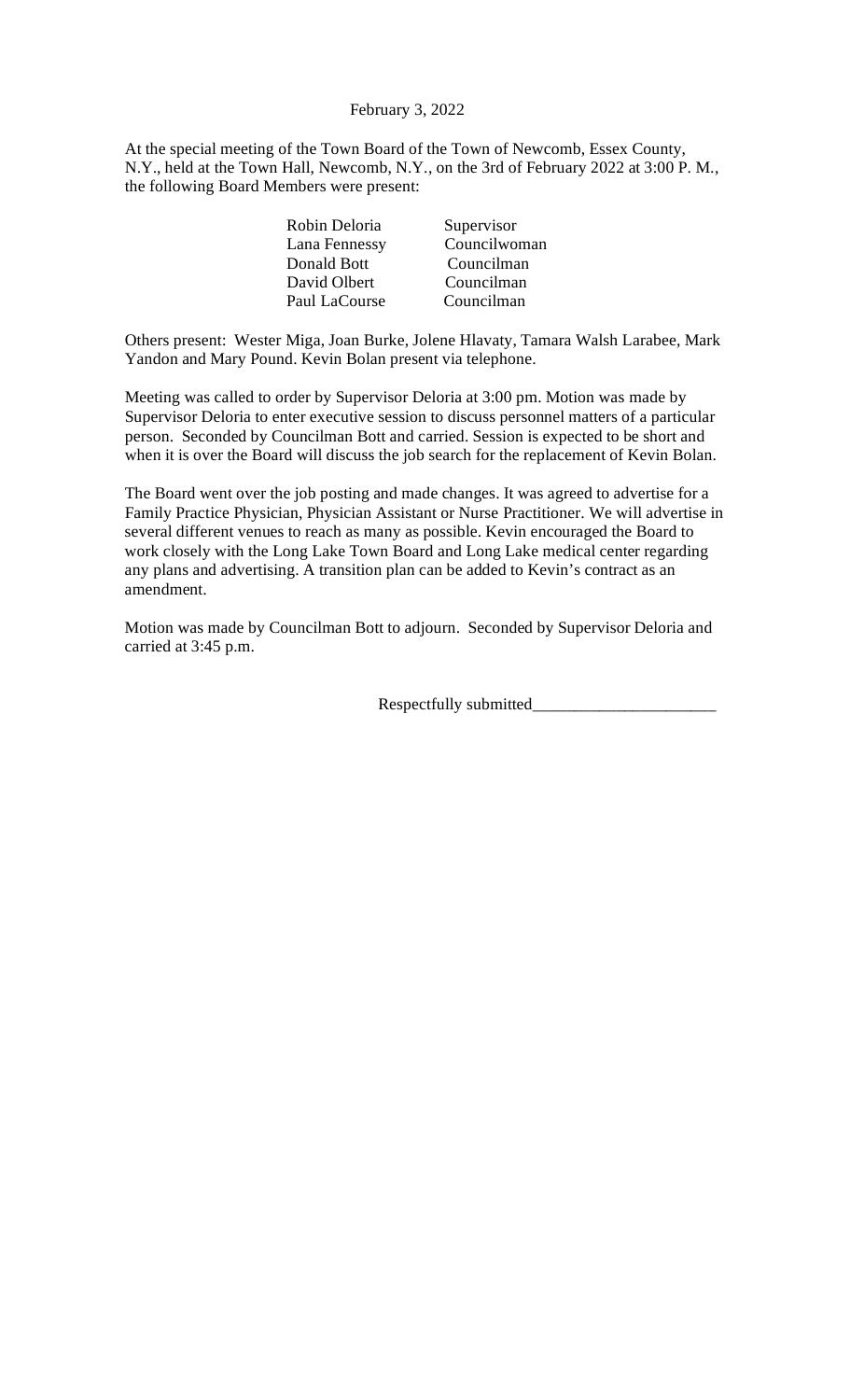## February 8, 2022

At the regular meeting of the Town Board of the Town of Newcomb, Essex County, N.Y., held at the Town Hall, Newcomb, N.Y., on the 8th of February 2022 at 7:00 P. M., the following Board Members were present:

| Robin Deloria | Supervisor   |
|---------------|--------------|
| Lana Fennessy | Councilwoman |
| Donald Bott   | Councilman   |
| David Olbert  | Councilman   |
| Paul LaCourse | Councilman   |
|               |              |

Others present: Wes Miga, Kevin Bolan, Joan Burke, and Mary Pound. Zoom: Barbara Kearns, Marlene Bott, Nicole Garrido, Erica Demars, George Damasevitz, Mary Lamphear, Laurinda Minke, Beth Stalker, Mary Monaghan, Lori Demars, Sandra Bureau, Colleen Sage, Ruth Olbert, Liz and Mike McGuinness, Dave Hughes, George Sogoian, Tammy Walsh, Jolene Hlavaty, and Sue Mills.

Meeting was called to order by Supervisor Deloria at 7:00 pm. Motion was made by Councilman Bott to approve the minutes of the January 11, 2022 meeting. Seconded by Councilman LaCourse and carried. Motion was made by Councilwoman Fennessy to approve the minutes of the Public Hearing on January 25, 2022. Seconded by Councilman Bott and carried. Motion was made by Councilman Bott to approve the minutes of the special meeting on February 3, 2022. Seconded by Councilman Olbert and carried. Motion was made by Councilman Bott to approve the audited claims from the cancelled meeting on January 25, 2022. General Fund Abstract #2 in the amount of \$37478.98, Highway Fund Abstract #2 in the amount of \$75979.74, Water Fund Abstract #1 in the amount of \$508.99 and Sewer Fund Abstract #1 in the amount of \$809.65. Seconded by Councilman LaCourse and carried.

Motion was made by Councilwoman Fennessy to approve the Comprehensive Plan as submitted. Seconded by Councilman Olbert and carried.

Motion was made by Councilman Bott to authorize Supervisor Deloria to sign the subrecipient agreement with Essex County for the American Rescue Plan funds. Seconded by Councilman LaCourse and carried.

The Board met on February 3, 2022 to discuss the retirement of Kevin Bolan. Motion was made by Councilman Olbert to authorize Supervisor Deloria to sign the contracts with Dr. Russell Rider and Kevin Bolan. Seconded by Councilwoman Fennessy and carried. The job posting for his replacement has been placed in several different online and paper publications. Supervisor Deloria received a letter from Dr. Rider regarding the future of the Long Lake and Newcomb Medical Centers. He has recommended that when interviewing any qualified Nurse Practitioner or Family Practice Physician, they are aware that the Towns work together, and the new hire would work under Dr. Riders contract and license. Kevin Bolan will write something for the town newsletter to involve the public is some qualities they would like to see in applicants.

Motion was made by Councilman LaCourse to approve the 2022 Golf Course rates. Seconded by Councilwoman Fennessy and carried. The new rates will be published in the spring town newsletter.

Dave Hughes reported on some of the things that he has been working on in his office. He and Supervisor Deloria met with ROOST today. They brought new pole banners that will advertise the Adirondack Hub and they brought the digital camera they donated to the town. A live web cam was donated to the town and is located at the information center. He is working on spring advertising and promotional video clips.

Kevin Bolan reported that there are still COVID cases in Newcomb. They are taking names for those who would like to get the vaccine. When they have enough they will make it available.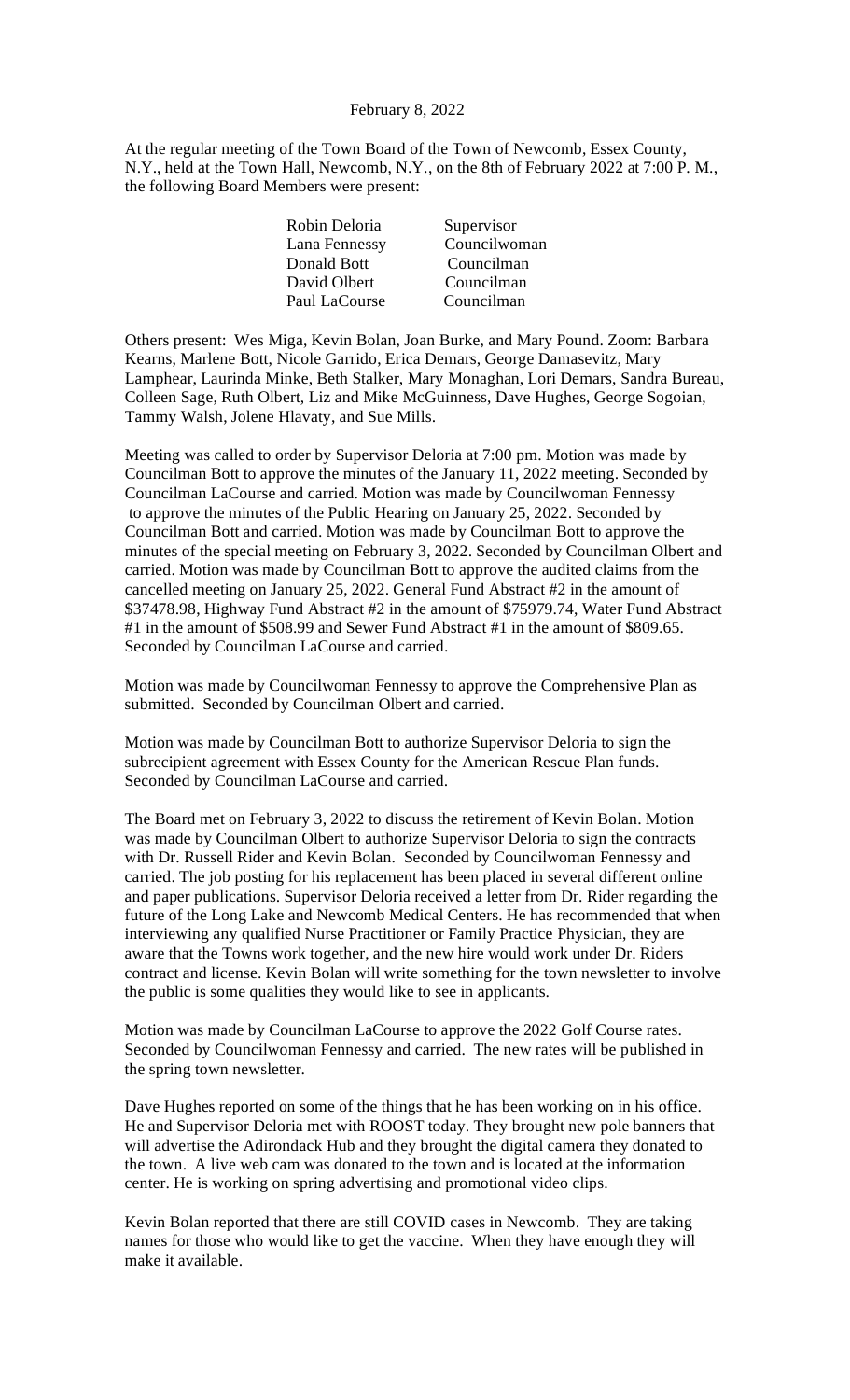Councilwoman Fennessy thanked all those that donated skates to the town skating rink. She thanked Eugene Bush and his crew for all the work they did at the new skate building.

Councilman Olbert reported that he and Wes Miga had a call with DEC regarding the Essex Chain and the damage and issues done there. He felt it was a productive meeting but it needs follow up.

Joan Burke asked it there would be a military discount available at the Golf Course. Councilman LaCourse will talk with the staff at the golf course regarding this.

Sue Mills questioned why there were no attachments to the agenda for the board meeting. She would like them to be put back for the public.

George Damasevitz thanked the Board for managing all the affairs of the town. He will be attending training in Lake Placid to recertify for his Code Enforcement job.

Motion was made by Councilman Bott to adjourn. Seconded by Councilman LaCourse and carried at 8:20 pm.

Respectfully submitted\_\_\_\_\_\_\_\_\_\_\_\_\_\_\_\_\_\_\_\_\_\_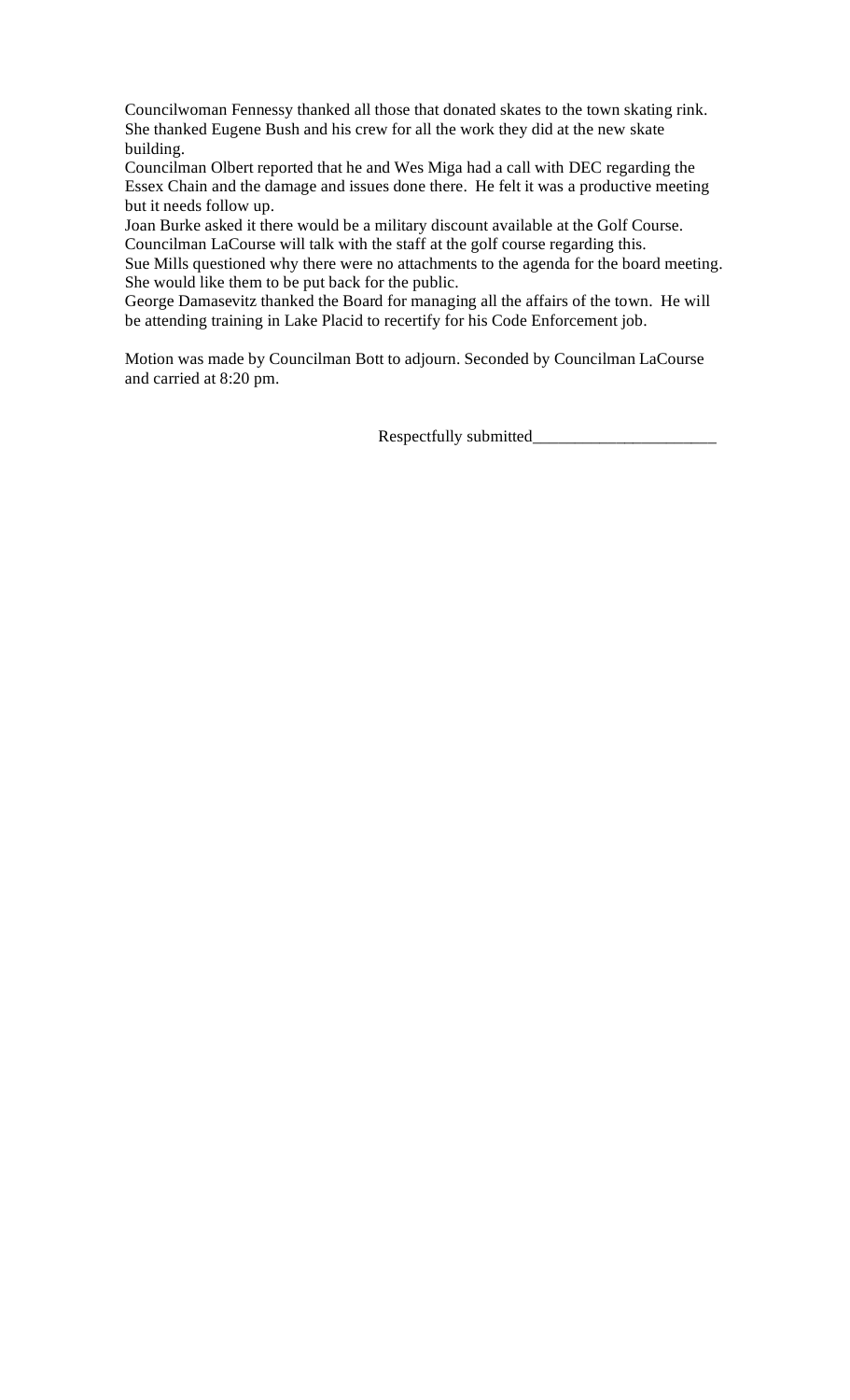## February 22, 2022

At the regular meeting of the Town Board of the Town of Newcomb, Essex County, N.Y., held at the Town Hall, Newcomb, N.Y., on the 22nd of February 2022 at 7:00 P. M., the following Board Members were present:

| Robin Deloria | Supervisor   |
|---------------|--------------|
| Donald Bott   | Councilman   |
| Paul LaCourse | Councilman   |
| David Olbert  | Councilman   |
| Lana Fennessy | Councilwoman |

Others present: Cliff Demars, Wes Miga, Kevin Bolan, Alex Helms, Joan Burke and Mary Pound. Zoom: Laurinda Minke, Dave Hughes, Nancy Tracy, Duane Finch, Jolene Hlavaty, Paul Hai, Melissa Yandon, Lori Demars, Sue Paul, Scott Hlavaty, Ricki Dick, Barbara Kearns, George Sogoian, Ruth Olbert, Mike McGuinness, Mary Monaghan, Pat Sullivan, John Foster, Leslie Petrowski, Poppy Cummin, Mary Lamphear, Marlene Bott, Niki Garrido, Alex Garrido, George Damasevitz, Brandi Fifield, and Sue Mills,

Motion was made by Councilman Bott to approve the minutes of the February 8, 2022 meeting. Seconded by Councilwoman Fennessy and carried.

Motion was made by Councilwoman Fennessy to approve the General Fund Abstract #4 in the amount of \$98124.01. Seconded by Councilman Olbert and carried.

Motion was made by Councilman Bott to approve the Highway Fund Abstract #4 in the amount of \$111712.82. Seconded by Councilman LaCourse and carried.

Motion was made by Councilman Olbert to approve the Water Abstract #2 in the amount of \$39780.52. Seconded by Councilman LaCourse and carried.

Motion was made by Councilman LaCourse to approve the Sewer Abstract #2 in the amount of \$835.55. Seconded by Councilwoman Fennessy and carried.

Motion was made by Councilman Bott to approve the Capital Projects #3 Buildings Abstract #4 in the amount of \$442.82. Seconded by Councilman LaCourse and carried.

Motion was made by Councilwoman Fennessy to approve the Fire District Abstract in the amount of \$375000.00. Seconded by Councilman Olbert and carried.

The March meetings are tentatively set for March  $8<sup>th</sup>$  and  $22<sup>nd</sup>$ .

Supervisor Deloria provided the Town Board with a DRAFT copy of an example of a Town Social Media Policy. The Board will need to read it over and make recommendations and changes to the policy.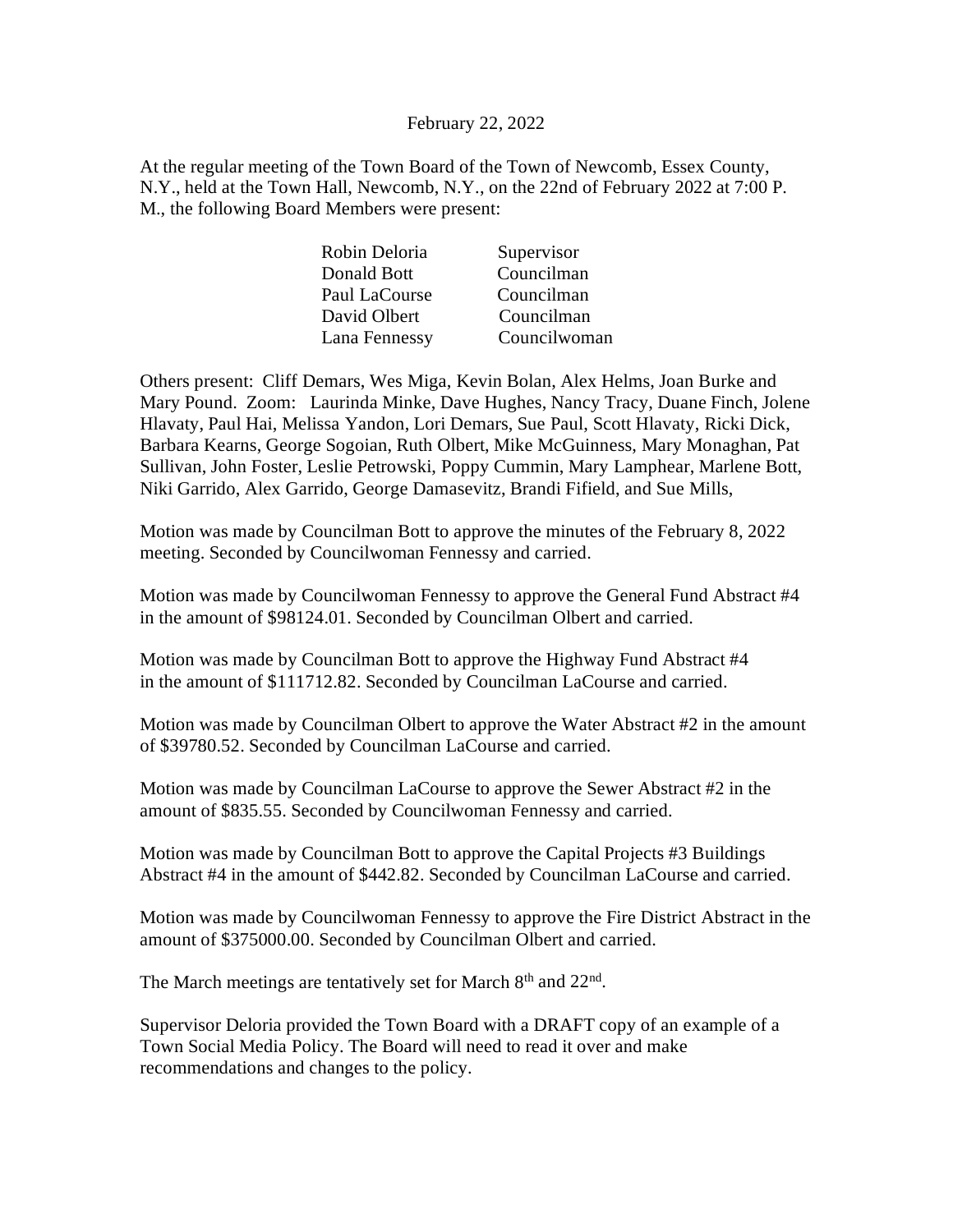Supervisor Deloria and Dave Hughes are working on a new Town Website. This website will be linked with the Experience Newcomb App. Dave Hughes did a screen share to show an overview of the new website. Dave thanked all those that have worked on the website in the past. This is a work in progress and should be completed in March. Businesses are encouraged to navigate the new site and give constructive feedback.

Karen Darrah, Tax Collector provided the board with a history of taxes paid by New York State beginning in the year 2000.

Kevin Bolan updated the Board on the response he has received to the Town advertising for his replacement. There has been 3-4 persons interested in the position so far. Kevin has encouraged them to visit the town and work with him for a couple of hours to get the feel for the job. He also reported that the Covid numbers are down, but would still encourage people to wear masks and social distance.

Motion was made by Councilman Bott for a Resolution authorizing the sale of certain lands owned by the Town of Newcomb. Seconded by Councilman Olbert and carried by roll call vote: Supervisor Deloria – Aye, Councilman Bott – Aye, Councilwoman Fennessy – Aye, Councilman LaCourse – Aye and Councilman Olbert – Aye. The sale is subject to Permissive Referendum. Troy Ford and Jim Schaeffer, owners of the Newcomb Café and Campground have offered \$35,000.00 for the parcel of land on Campsite Rd.

Highway Superintendent, Cliff Demars reported that the new truck for plowing should be here in a couple of weeks. He has talked with the State of New York and will be doing some work on the Upper Works Rd for them.

Councilman Olbert has been working on a matching grant of \$3000.00 for work at the skating rink building.

Joan Burke has concerns with the Social Media Policy. Supervisor Deloria reiterated that this is a homework assignment for the Town Board and is a work in progress.

Alex Helms said that he has the name of someone who could rebuild the ski tow motor. He was also wondering if the town had other land for sale.

Ruth Olbert reminded the Board that the grant application is not guaranteed.

Paul Hai thanked the Board for approving the Comprehensive Plan. He wondered if there was someone from ORDA that could look at the ski tow motor.

Troy Ford thanked the Board for the land sale.

Jolene Hlavaty felt that if we did all the enhancements to the skating rink we should have an AED available there.

Motion was made by Councilman Bott to adjourn. Seconded by Councilman LaCourse and carried at 8:15 p.m.

Respectfully submitted\_\_\_\_\_\_\_\_\_\_\_\_\_\_\_\_\_\_\_\_\_\_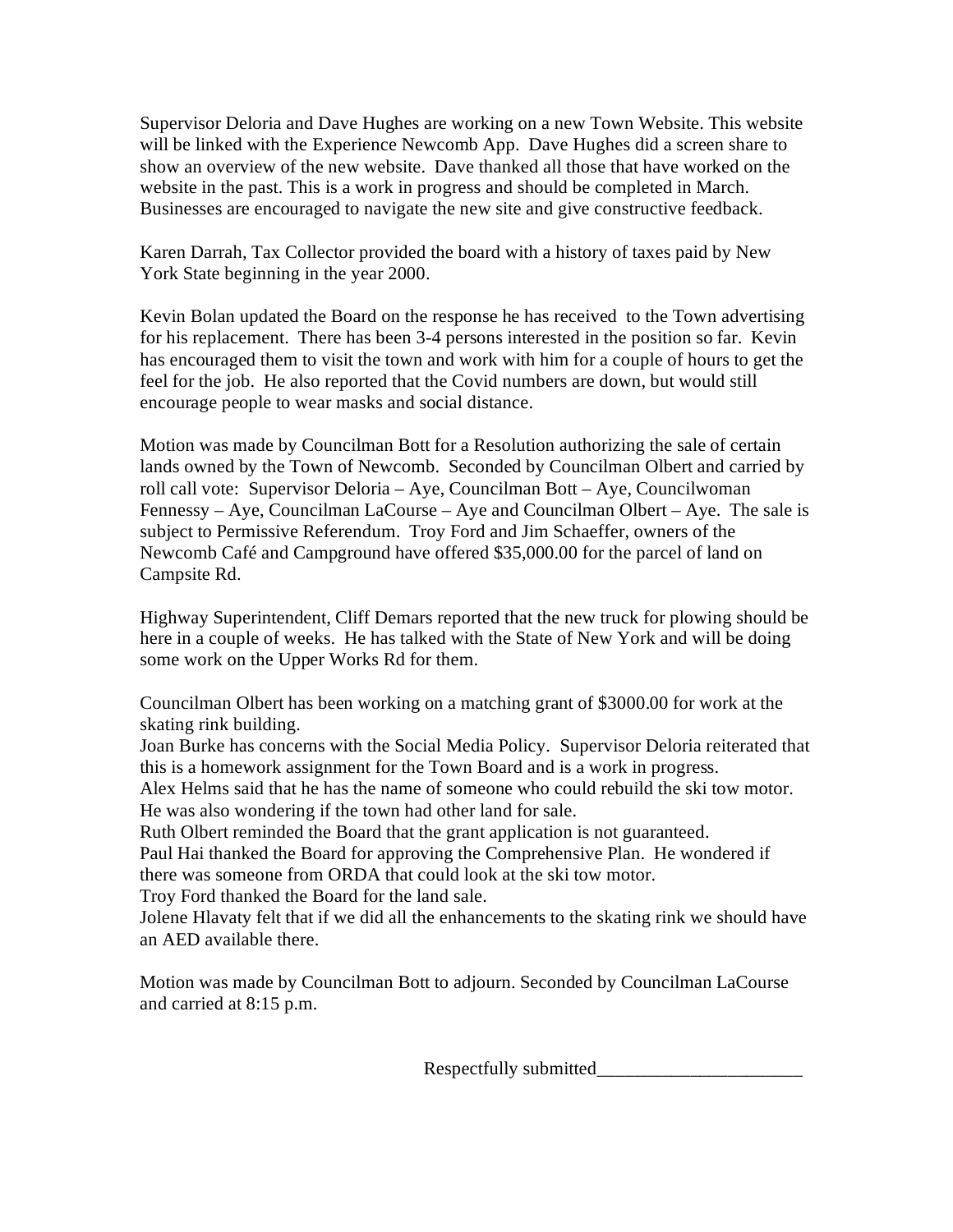# March 8, 2022

At the regular meeting of the Town Board of the Town of Newcomb, Essex County, N.Y., held at the Town Hall, Newcomb, N.Y., on the 8th of March 2022 at 7:00 P.M., the following Board Members were present:

| Robin Deloria | Supervisor   |
|---------------|--------------|
| Lana Fennessy | Councilwoman |
| David Olbert  | Councilman   |
| Paul LaCourse | Councilman   |
| Donald Bott   | Councilman   |
|               |              |

Others present: Joan Burke, Cliff Demars, Kevin Bolan and Mary Pound. Zoom: Dave Hughes, Barb Kearns, Marlene Bott, Scott Hlavaty, Jolene Hlavaty, Mary Monaghan, Roy & Kristen Ginsburg, Laurinda Minke, Niki Garrido, George Damasevitz, Mary Lamphear, Sue Mills, George Sogoian, Mike & Liz McGuiness, Ruth Olbert, Jill Vallee, Mark Yandon, Pat Cunningham, Travis Levesque and L Petrowski.

Supervisor Deloria called the meeting to order at 7:00 P.M. Motion was made by Councilman Bott to approve the minutes of the February 22, 2022 meeting. Seconded by Councilwoman Fennessy and carried.

Motion was made by Councilman LaCourse to approve the General Fund Abstract #5 in the amount of \$40531.71. Seconded by Councilman Olbert and carried.

Motion was made by Councilwoman Fennessy to approve the Highway Fund Abstract #5 in the amount of \$11872.04. Seconded by Councilman Bott and carried.

Supervisor Deloria consulted with the Town Attorney and the Town is not required to allow public comments on our pages, nor are we required to have social media pages. No policy will be required going forward.

Supervisor Deloria has another update on the Tahawus Railroad. Trustee Bill Brandt has two railroad companies interested in buying the line and has requested an abeyance until April 30, 2021. The State Attorney General is requesting that STB make a final ruling by April 30, 2021.

Motion was made by Councilman Bott to adjourn the meeting. Seconded by Councilman Olbert and carried at 8:10 pm.

Respectfully submitted\_\_\_\_\_\_\_\_\_\_\_\_\_\_\_\_\_\_\_\_\_\_\_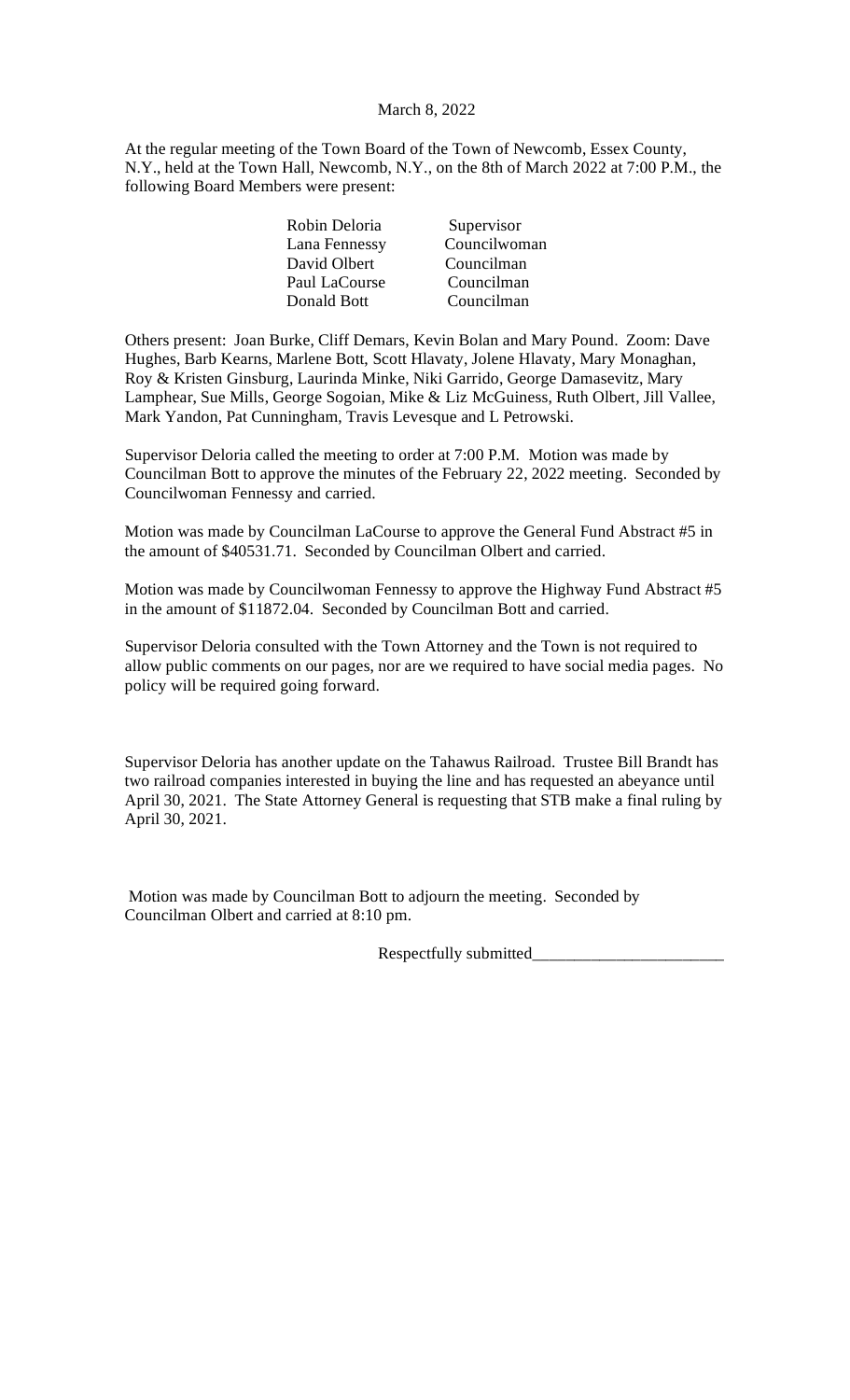## March 22, 2022

At the regular meeting of the Town Board of the Town of Newcomb, Essex County, N.Y., held by Conference call, on the 22nd of March 2022 at 7:00 P.M., the following Board Members were present by telephone:

| Robin Deloria | Supervisor   |
|---------------|--------------|
| David Olbert  | Councilman   |
| Lana Fennessy | Councilwoman |
| Donald Bott   | Councilman   |
| Paul LaCourse | Councilman   |

Others present: Cliff Demars, Joan Burke, Kevin Bolan and Mary Pound. Zoom: Mark Yandon, Laurinda Minke, Barb Kearns, Mary Lamphear, George Damasevitz, Marlene Bott, Dave Hughes, Sue Mills, Niki Garrido, Lori Demars, Paul Hai, Kevin Dewey, Sandy Bureau, Leslie Petrowski, Tammy Walsh, Ruth Olbert, Mike & Liz McGuiness, Brandi Fifield, George Sogoian, P Cummings, Sue Mills and Jacqueline Par.

Supervisor Deloria called the meeting to order at 7:00 pm. Motion was made by Councilman Bott to approve the minutes of the March 8, 2022, meeting. Seconded by Councilwoman Fennessy and carried.

Motion was made by Councilman Olbert to approve the General Fund Abstract #6 in the amount of \$86054.79. Seconded by Councilwoman Fennessy and carried.

Motion was made by Councilwoman Fennessy to approve the Highway Fund Abstract #6 in the amount of \$78219.00. Seconded by Councilman Bott and carried.

Motion was made by Councilman Bott to approve the Water Abstract #3 in the amount of \$1143.09. Seconded by Councilman Olbert and carried.

Motion was made by Councilwoman Fennessy to approve the Sewer Abstract #3 in the amount of \$949.62. Seconded by Councilman Bott and carried.

Motion was made by Councilman Olbert to approve the Capital Projects #3 Buildings Abstract #5 in the amount of \$4696.05. Seconded by Councilman LaCourse and carried.

April Meetings are tentatively set for April  $12<sup>th</sup>$  and  $26<sup>th</sup>$ .

Employees have requested that the Town enroll in the New York State Deferred Compensation Plan. This plan gives public employees an additional retirement savings plan with a variety of investment options with pretax dollars. This requires a Town Board Resolution. Motion was made by Councilwoman Fennessy to adopt the plan for Town employees. Seconded by Councilman LaCourse and carried.

Supervisor Deloria attended the NYSAC 2022 Legislative Conference in Albany, March 14-16. He attended several workshops and reported to the Board some of the information that he learned.

Motion was made by Councilman Bott to approve the attendance of Code Enforcement Officer, George Damasevitz to the NYSERDA Energy Code Enforcement training on March 29, 2022, in Halfmoon. Seconded by Councilman LaCourse and carried.

New York State DEC has mandated that the Town of Newcomb have two certified operators for the wastewater treatment plant. Training is mandated and Charles Canon and Gene Poulin are pre-registered for classes at Morrisville State College in December 0f 2022. This is a 60-hour, two-week course. Motion was made by Councilman Olbert to approve attendance. Seconded by Councilwoman Fennessy and carried.

There is no update on the Tahawus Railroad. The Trustee is awaiting earnest deposit according to the terms of the Asset Purchase Agreement signed by D&D Railroad.